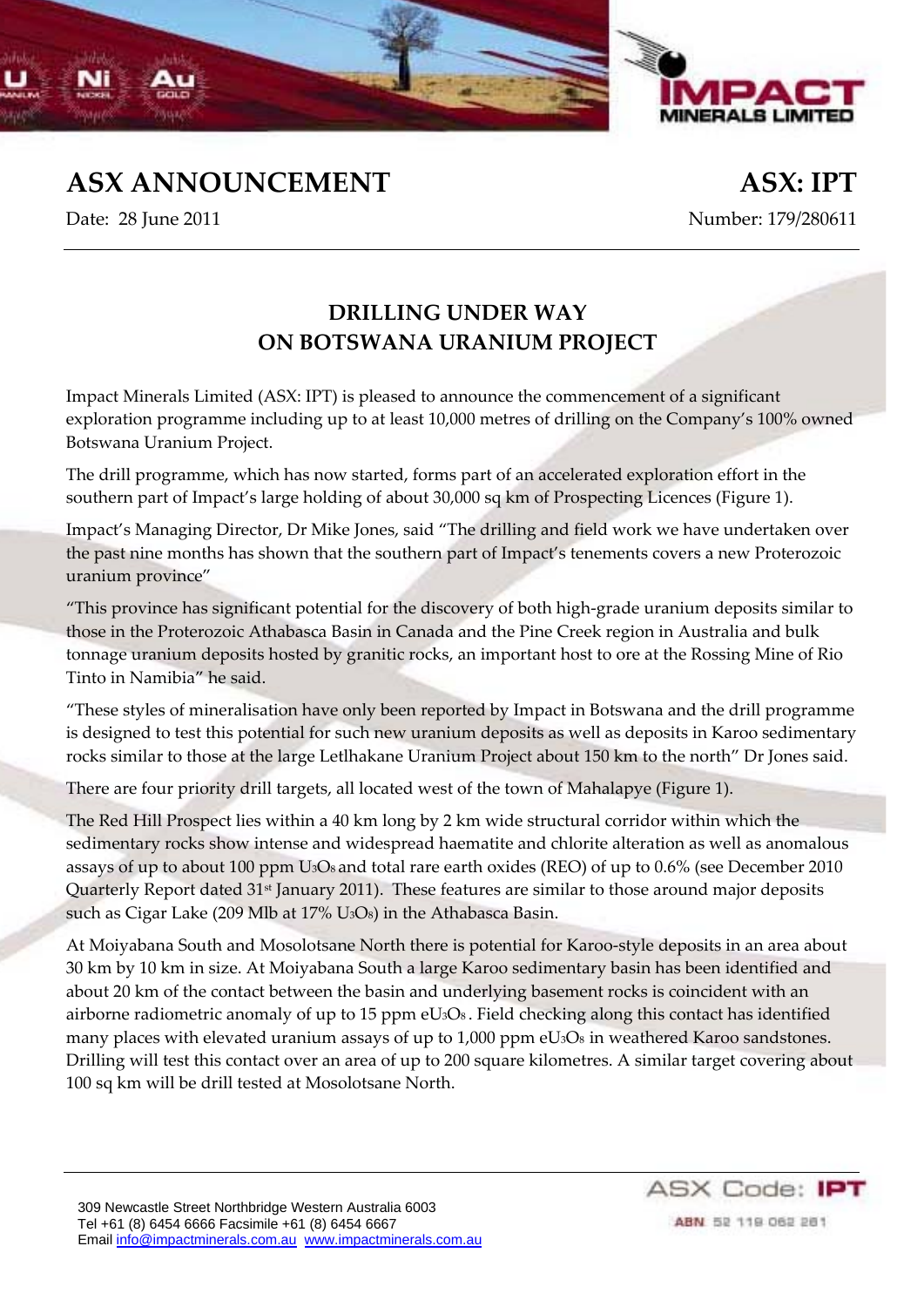

At Mogome there is potential for bulk‐tonnage uranium deposits hosted by leucocratic granitic rocks ("alaskite"), similar to the Rossing Mine in Namibia. Field checking of a number of airborne radiometric anomalies of up to 20 ppm  $eU_3O_8$  has identified many areas of granite with up to 400 ppm  $eU_3O_8$ . Follow up work and interpretation of chemical assays are in progress and further results will be released when completed. However at least one target area for this style of mineralisation, Mogome, will be drill tested in this programme.

In addition a follow‐up drill hole is planned at Moiyabana to test the down dip extension of previous intercepts reported by Impact of **4.2 m at 320 ppm** from 35 m and **16 m at 115 ppm** from 2 m (see ASX announcement dated 22 November 2010).

A down‐hole radiometric probe will be onsite for the drill programme to allow results to be reported to the market in a timely manner.

Ulitrael Lon

**Dr Michael G Jones Managing Director**

\* eU and eU3O8 are the equivalent uranium content of materials calculated from either airborne radiometric data and measurements taken with an industry‐standard portable spectrometer or a down hole probe respectively.

The review of exploration activities and results contained in this report is based on information compiled by Dr Mike Jones, a Member of the Australian Institute of Geoscientists. He is a director of the company and works full time for Impact Minerals Limited. He has sufficient experience which is relevant to the style of mineralisation and types of deposits under consideration and to the activity which he is undertaking to qualify as a Competent Person as defined in the December 2004 edition of the Australasian Code for reporting of Exploration Results, Mineral Resources and Ore Reserves (the JORC Code). Mike Jones has consented to the inclusion in the report of *the matters based on his information in the form and context in which it appears.*

*Gamma probing was conducted using instruments supplied by Geotron Systems (Pty) Ltd of South Africa. Auslog* and Geotron equipment was used for the survey and all probes were calibrated at the Pelindaba Calibration facility *in South Africa with calibration certificates supplied by Geotron.*